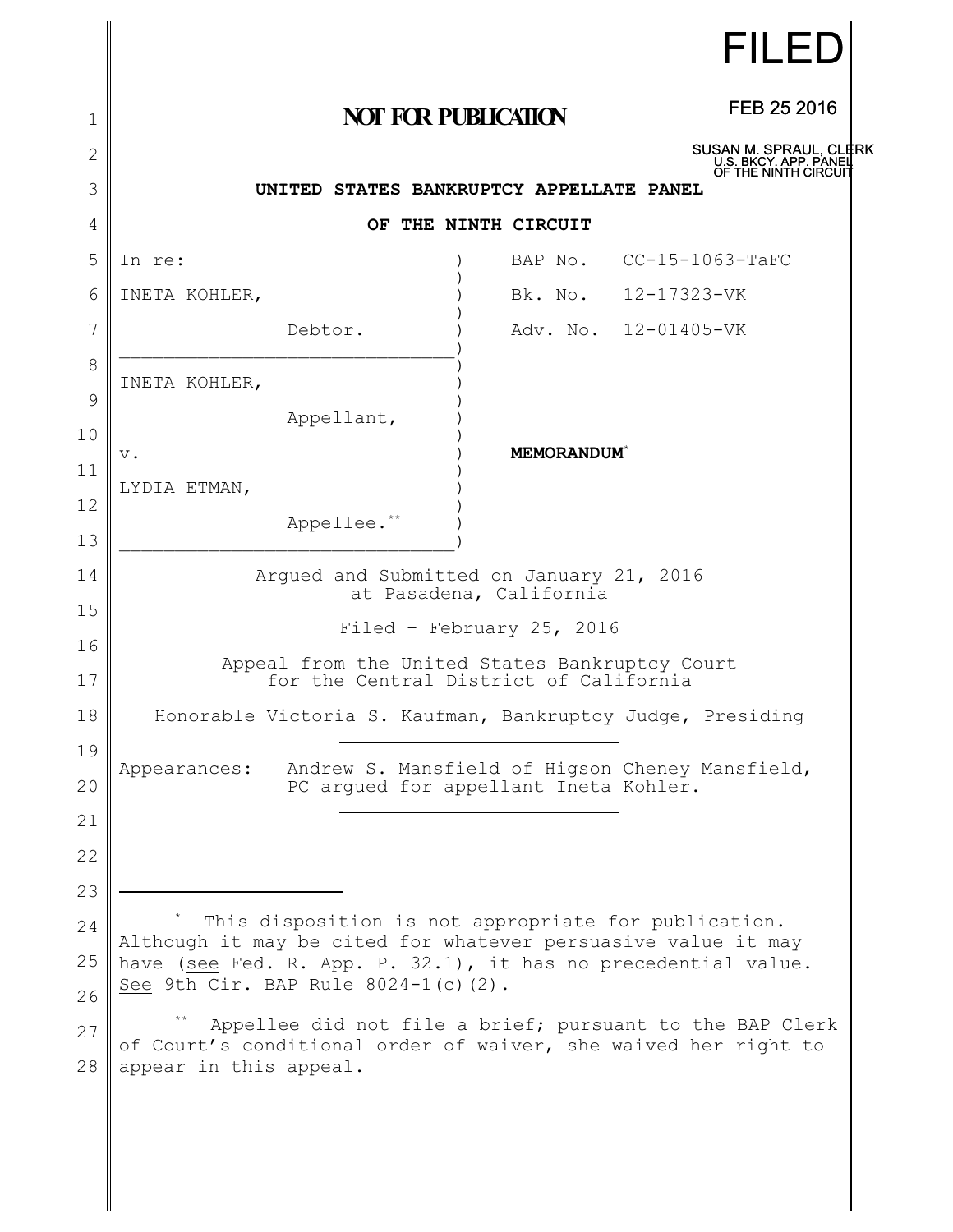24

27

1

Before: TAYLOR, FARIS, and CORBIT,\*\*\* Bankruptcy Judges.

## **INTRODUCTION**

Chapter  $7<sup>1</sup>$  debtor Ineta Kohler appeals from a judgment excepting a debt from discharge under § 523(a)(2)(A) and denying discharge under  $\frac{1}{2}$  727(a)(4)(A). We AFFIRM the bankruptcy court.

#### **FACTS**

#### **The Etman Loan**

9 10 11 12 13 14 15 16 17 18 The Debtor and Etman were close friends for many years; so much so that when the Debtor fell on hard times in late 2007, Etman loaned the Debtor \$25,000. At the time, the Debtor told Etman that she was selling or intended to sell her real property residence, located in Simi Valley, California (the "Simi Valley Property") and that she would repay Etman from the sale proceeds. The Debtor assured Etman that the Simi Valley Property provided "plenty of equity" for repayment. Unbeknownst to Etman, however, the Debtor had recently refinanced the Simi Valley Property and increased the debt owed by \$81,000.

19 20 21 22 23 The terms of the Etman loan were evidenced by a handwritten promissory note, which provided that it matured three months later, in March 2008, and was secured by the Simi Valley Property. A deed of trust, however, was neither executed nor recorded. Instead, the promissory note was notarized; according

25 26 The Honorable Frederick P. Corbit, Chief United States Bankruptcy Judge for the Eastern District of Washington, sitting by designation.

28 Unless otherwise indicated, all chapter and section references are to the Bankruptcy Code, 11 U.S.C. §§ 101-1532.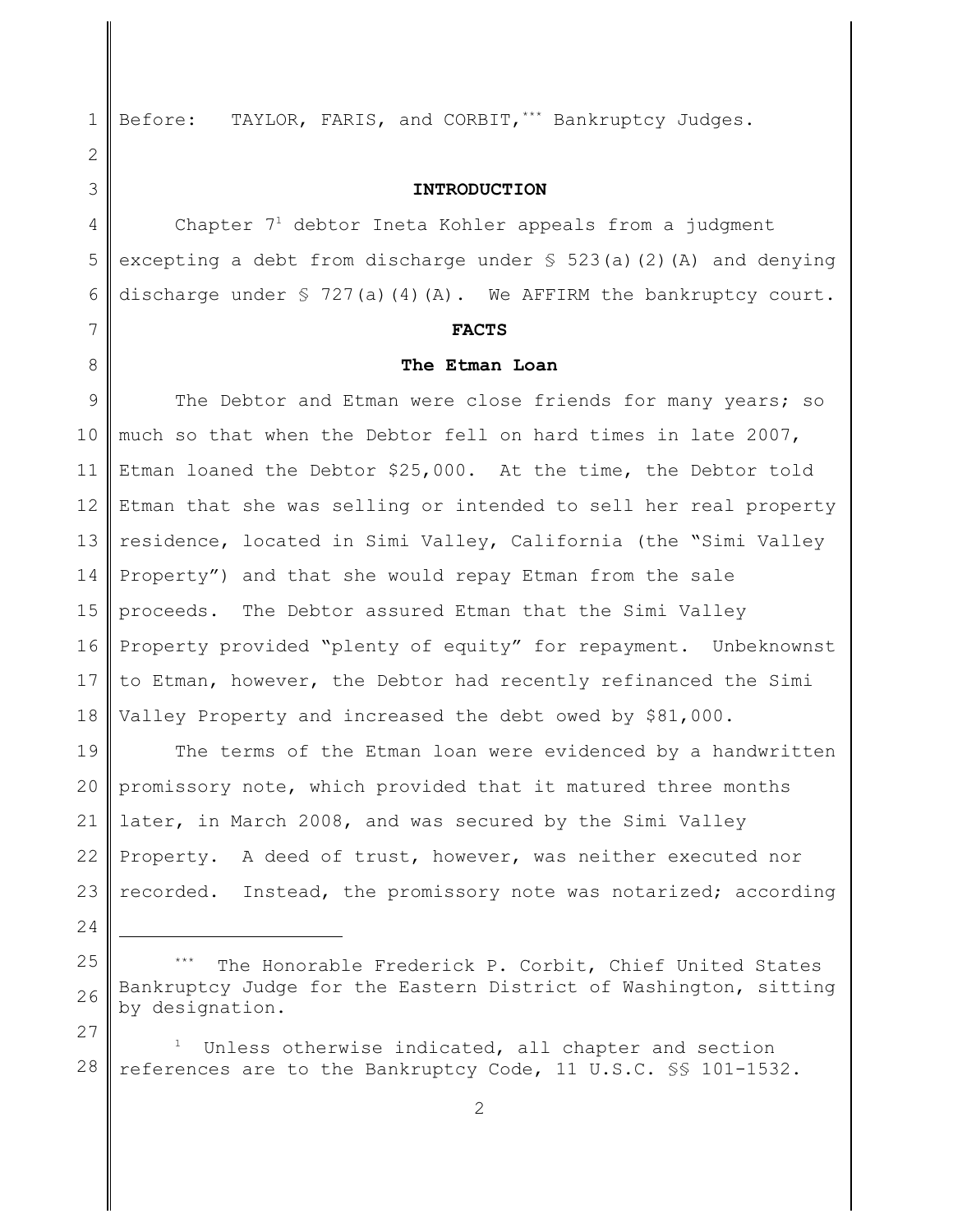1 2 to Etman, the Debtor told her that notarizing the promissory note was all that was required.

3 4 5 6 7 8 The Debtor sold the Simi Valley Property in May 2008 and after payment of the debts secured by the property, a sales commission, fees, and similar charges, the Debtor realized \$6,341.99 from the sale. The Debtor did not pay Etman anything from the proceeds. Instead, she apparently used the proceeds to defray the costs of renting a house, moving, and storage.

9 10 11 12 13 14 15 According to Etman, she learned after the fact from the Debtor's ex-husband that the sale of the Simi Valley Property had closed, that the Debtor had received the sale proceeds, and that the proceeds were insufficient to repay her loan. When asked by Etman, the Debtor acknowledged the deficiency but explained that she had forgotten that one of the debts was subject to a prepayment penalty.

16 17 18 19 Over the next two years, the Debtor made 12 payments on the loan at irregular intervals. Ultimately, she repaid \$8,350 of the \$25,000 loan; a balance of \$16,650 remained at the time of the petition.

20 21 22 23 24 25 26 Still, the women remained friends, and Etman learned from the Debtor that she was working for a local doctor - Dr. Nguyen - and being paid in cash for services rendered. Apparently, Dr. Nguyen had also assisted the Debtor in obtaining benefits from social security disability insurance. At that point, Etman believed that the Debtor would never repay her, and, pro se, she commenced litigation against the Debtor in state court.

27 28 Nearly five years after the Etman loan was made, the Debtor filed a chapter 7 petition.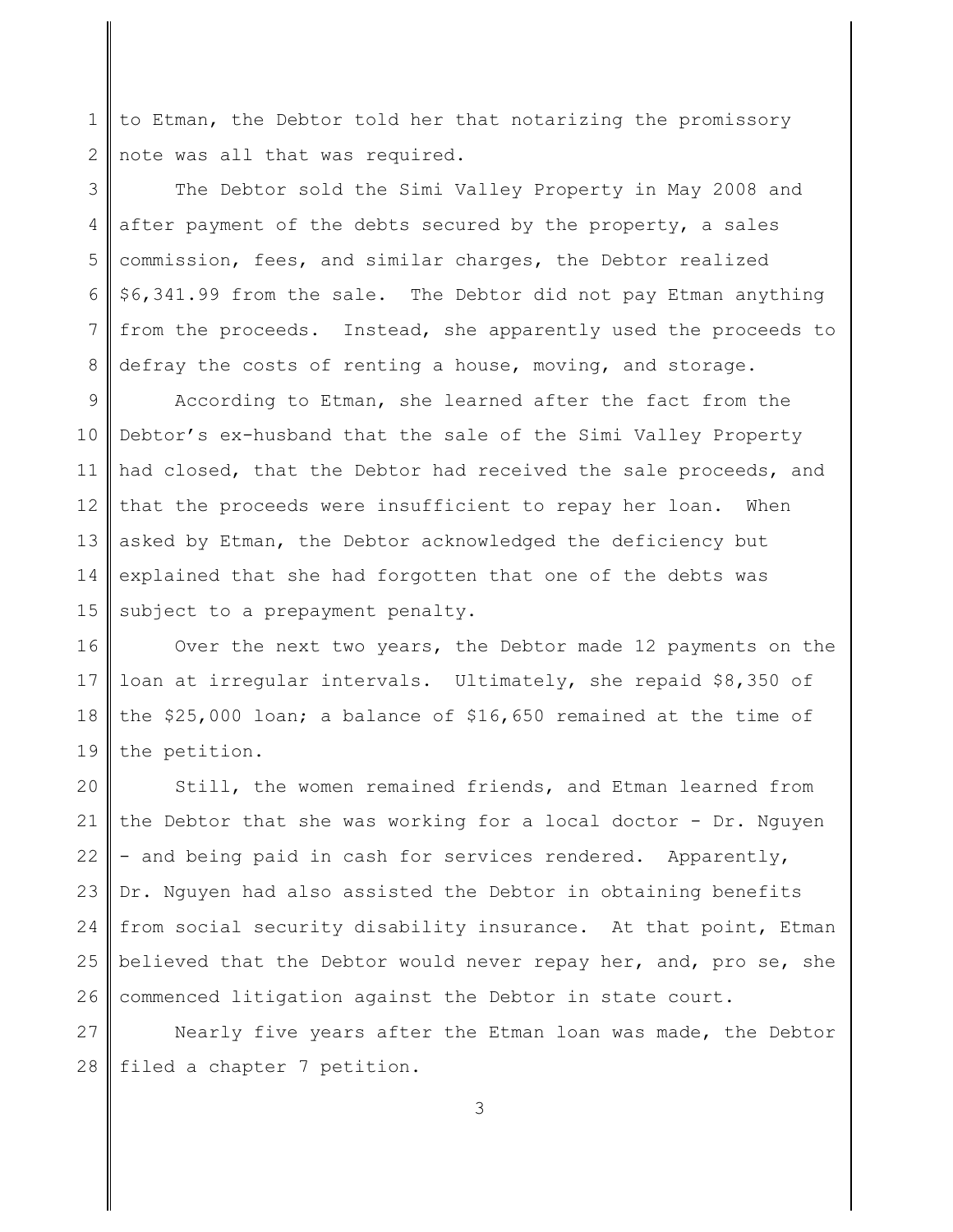# **The Adversary Proceeding**

2 3 4 5 6 7 8 9 10 11 12 The adversary complaint asserted claims for relief under  $\S$ § 523(a)(2)(A) and 727(a)(4)(A). In particular, Etman sought to except her loan from discharge and for denial of the Debtor's discharge, based on allegations that the Debtor failed to disclose or schedule numerous items on her bankruptcy schedules and statement of financial affairs. The adversary complaint alleged that the Debtor omitted: the income from Dr. Nguyen; a pre-petition sale of a boat and trailer; valuable personal property, including five gold pictures and two autographed guitars; and fractional interests in two parcels of real property in Arizona and New Mexico (the "Properties").<sup>2</sup>

13 14 15 16 17 18 19 20 21 22 As the case proceeded to trial, the bankruptcy court issued an amended pretrial order, which provided for direct witness testimony through the submission of declarations and limited testimony at trial for rebuttal. Both parties submitted declarations, both for themselves and for their witnesses. Etman, in particular, submitted the declarations of five witnesses who were either friends or acquaintances of the Debtor; one witness also was a former employee of Dr. Nguyen. Etman also filed a supplemental declaration; it appears that the supplemental declaration was, in fact, a reply declaration as

23

1

24

25 26 27 28 The adversary complaint also alleged that the Debtor omitted other valuable personal property assets and an interest in a criminal restitution judgment in favor of the Debtor's father and great-aunt, who died prior to the bankruptcy filing. The bankruptcy court ultimately determined that Etman did not meet her burden with respect to those items and no cross-appeal was taken.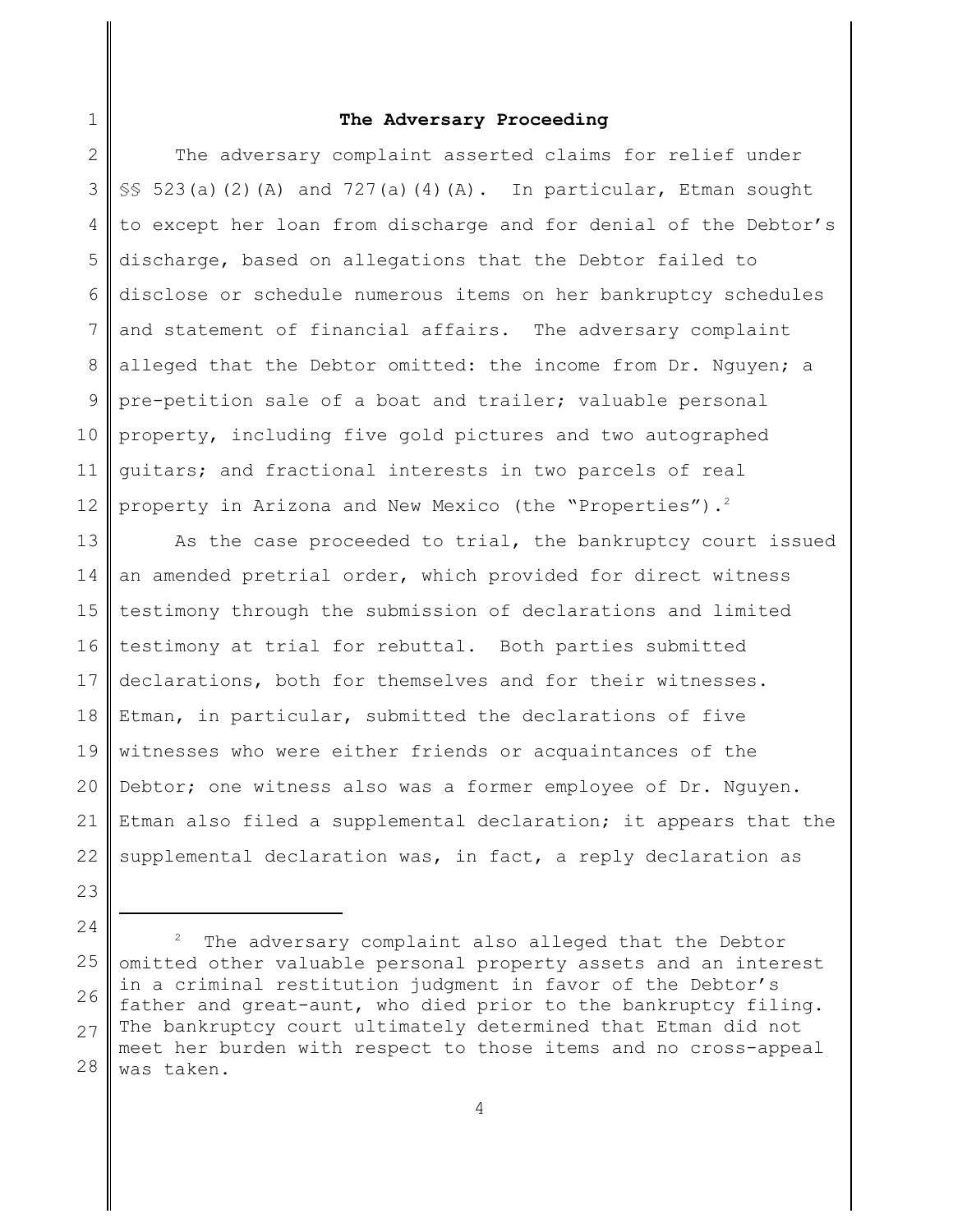1 permitted by the pretrial order.

2 3 4 5 6 7 8 The Debtor filed evidentiary objections to all of the declarations submitted by Etman. In a tentative ruling and with one exception, the bankruptcy court addressed the Debtor's objections to each individual declaration (including Etman's supplemental declaration), stating its intent to sustain certain objections and overrule others. It, however, did not, address the Debtor's objections to Etman's initial declaration.

9 10 11 12 13 14 15 Following a trial, the bankruptcy court issued a detailed memorandum decision in which it determined that Etman had met her burden of proof under  $\S$ § 523(a)(2)(A) and 727(a)(4)(A). In the subsequent judgment, the bankruptcy court liquidated the § 523(a)(2)(A) judgment in Etman's favor in the amount of \$16,650, taking into account the Debtor's payments on the Etman loan.

16

17

21

The Debtor timely appealed.

#### **JURISDICTION**

**ISSUES**

18 19 20 The bankruptcy court had jurisdiction pursuant to 28 U.S.C. §§ 1334 and 157(b)(2)(I) and (J). We have jurisdiction under 28 U.S.C. § 158.

22 23 1. Whether the bankruptcy court ruled on the Debtor's evidentiary objections.

- 24 25 2. Whether the bankruptcy court's conduct of the trial resulted in prejudice to the Debtor.
- 26 27 3. Whether the bankruptcy court erred in determining that the loan was excepted from discharge under  $\S$  523(a)(2)(A).
- 28 4. Whether the bankruptcy court erred in denying discharge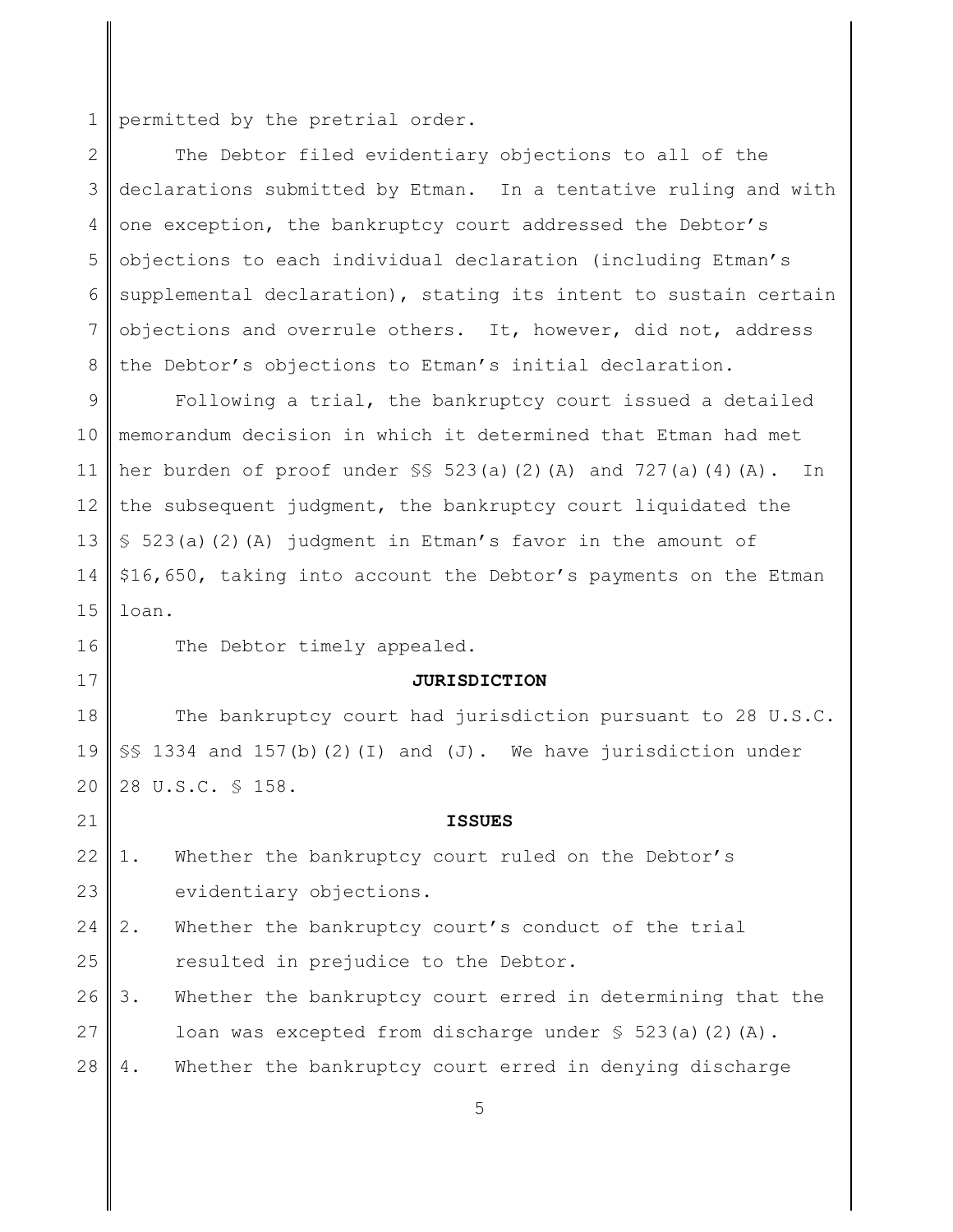1 2 pursuant to  $\sqrt{5}$  727(a)(4)(A).

# **STANDARDS OF REVIEW**

3 4 5 6 7 8 9 10 11 12 In reviewing a bankruptcy court's determination of an exception to discharge, we review its findings of fact for clear error and its conclusions of law de novo. Oney v. Weinberg (In re Weinberg), 410 B.R. 19, 28 (9th Cir. BAP 2009). A debtor's intent is a factual finding reviewed for clear error. Candland v. Ins. Co. of N. Am. (In re Candland), 90 F.3d 1466, 1469 (9th Cir. 1996). A factual finding is clearly erroneous if it is illogical, implausible, or without support in inferences that may be drawn from the facts in the record. Retz v. Samson (In re Retz), 606 F.3d 1189, 1196 (9th Cir. 2010).

13 14 15 16 17 18 19 20 We review the denial of discharge as follows: (1) determinations of the historical facts are reviewed for clear error; (2) selection of the applicable legal rules under § 727 are reviewed de novo; and (3) application of the facts to those rules requiring the exercise of judgments about values animating the rules are reviewed de novo. Id. We give great deference to the bankruptcy court's findings when they are based on its determinations as to the credibility of witnesses. Id.

21 22 23 24 25 26 27 28 Whether the bankruptcy court permitted evidence to be presented at trial that violated or exceeded the scope of the pretrial order is reviewed for an abuse of discretion. Cf. Rafter Seven Ranches L.P. v. WNL Invs., LLC (In re Rafter Seven Ranches L.P.), 414 B.R. 722, 732 (10th Cir. BAP 2009). A bankruptcy court abuses its discretion if it applies the wrong legal standard, misapplies the correct legal standard, or if its factual findings are clearly erroneous. See TrafficSchool.com,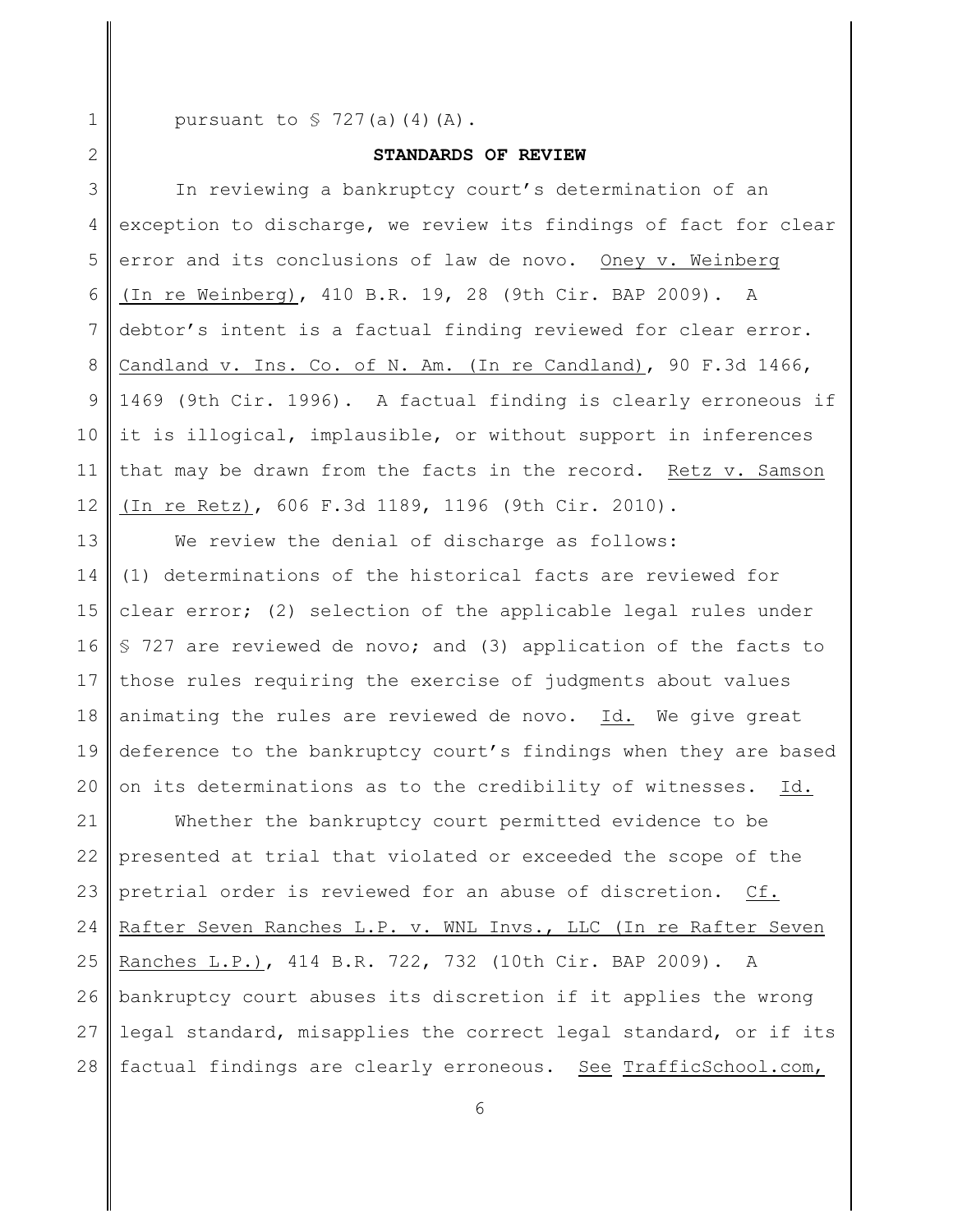1 Inc. v. Edriver Inc., 653 F.3d 820, 832 (9th Cir. 2011).

## **DISCUSSION**

3 4 5 We first address the Debtor's assertions of error on issues of evidence, the pretrial order, and the bankruptcy court's conduct of the trial.

6 7

8

2

# **A. With one exception, there was no error in the bankruptcy court's evidentiary rulings or its conduct of the trial; and, on this record, the only error was harmless.**

9 10 11 12 13 14 The Debtor contends that her objections to the declarations submitted by Etman were never addressed or properly ruled on by the bankruptcy court. To the extent they were, however, she argues summarily that we must review the rulings for foundation, materiality, and probative value, as contained in her objections before the bankruptcy court.

15 16 17 18 19 With one exception, the record shows that the bankruptcy court ruled on the evidentiary objections. Prior to the first day of trial, it issued a tentative ruling addressing the objections on a declaration-by-declaration basis. It then adopted and read its tentative ruling into the record at trial.

20 21 22 23 24 25 26 27 28 The sole exception relates to Etman's initial declaration. Neither the tentative ruling nor the trial transcripts contain a ruling on the Debtor's objections to that declaration. And the ruling on the objections to Etman's supplemental declaration did not resolve this problem; the supplemental declaration did not incorporate or replace the initial declaration. Nonetheless, this oversight does not constitute reversible error. That is because, "[w]here the court fails to specifically rule on the admission of evidence, and where both parties had opportunity to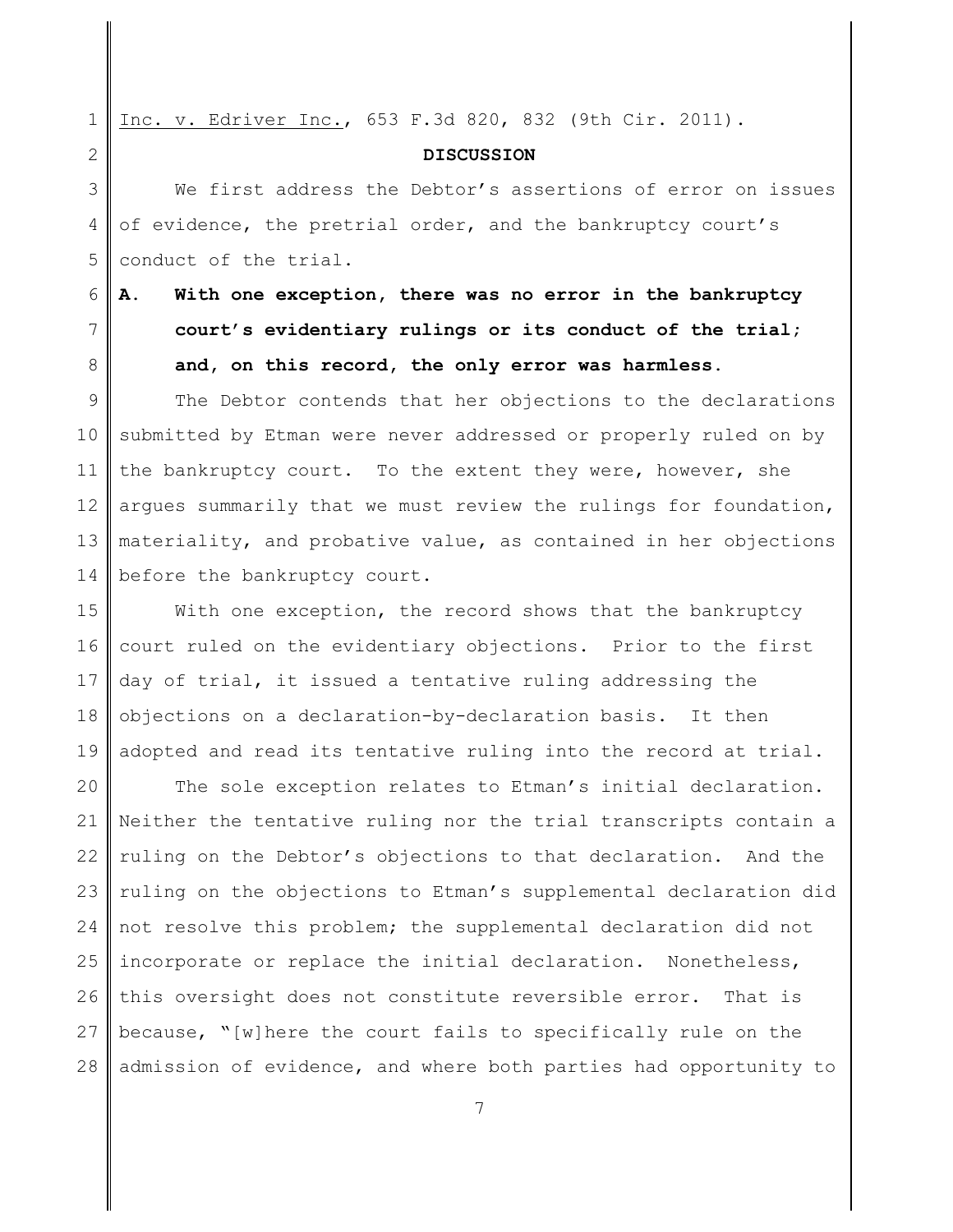1 2 3 4 urge their objections, in the absence of any indication to the contrary, we can presume that admissible evidence was admitted and that inadmissible evidence was rejected." Wagner Tractor, Inc. v. Shields, 381 F.2d 441, 446 (9th Cir. 1967).

5 6 7 8 9 10 11 12 On this record, the bankruptcy court's failure to rule on the Debtor's objections to the initial Etman declaration was harmless error for two reasons. First, both the Debtor and Etman testified at trial, and the bankruptcy court had the opportunity to independently evaluate their testimony and credibility. Second, the Debtor's objections to Etman's initial declaration mostly related to evidence immaterial to the bankruptcy court's final decision.

13 14 15 16 17 18 19 20 21 22 We further decline to review the rulings the bankruptcy court did make. First, the Debtor does not specifically and distinctly address the bankruptcy court's rulings on these points. Second, the record shows that she did not raise each of these particular objections before the bankruptcy court. And, third, the bankruptcy court sustained some of the Debtor's objections. As the appellant, it is the Debtor's responsibility to advance these arguments with particularity and within the framework of the Federal Rules of Evidence; she has not met her burden here, and we decline to shoulder it for her.

23 24 25 26 27 28 In our interpretation, the Debtor also challenges the bankruptcy court's conduct of the trial as unfairly prejudicial. She complains that the trial transcripts are replete with attacks on her character and asserts that "[a] short review of the trial transcript demonstrates how many times this attack recurred during the trial, infected the proceedings, and most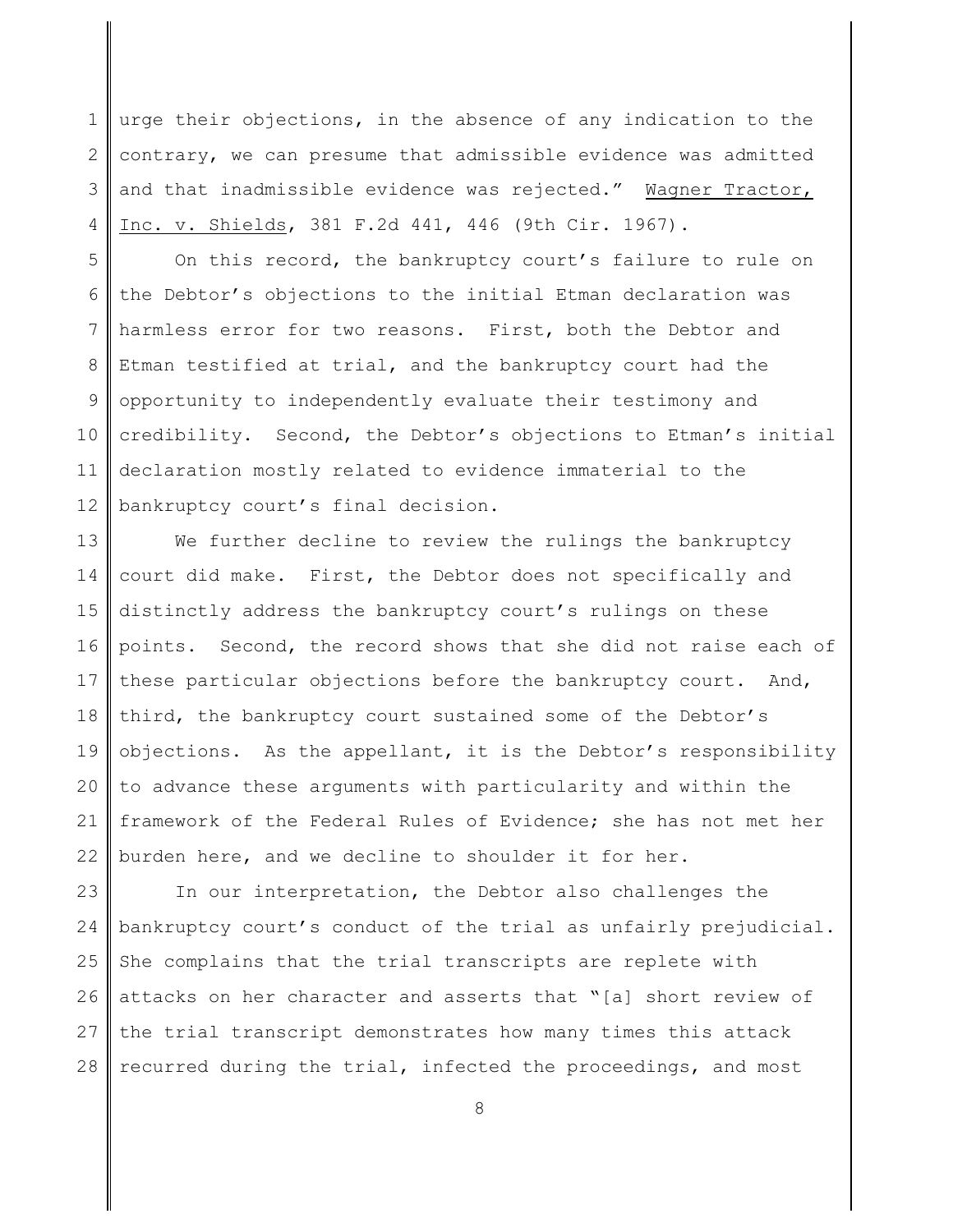1 2 3 4 5 6 7 often came in the form of testimony from Ms. Standard, Appellee's attorney." Standard, however, was not sworn in to testify as a witness at trial; thus, by definition she did not testify. That counsel sought to impeach the Debtor's credibility as a witness did not render any of counsel's arguments to the bankruptcy court inadmissible character evidence.

8 9 10 11 12 13 14 15 16 17 18 The remainder of the Debtor's arguments with respect to the trial are similarly unavailing. She complains that "[f]rom a review of the trial transcript, it is apparent that most of the provisions of the [pretrial order] were not followed." In support of her argument, the Debtor broadly alleges that exhibits were introduced at trial that were not attached to declarations, as the pretrial order required. She, however, does not particularly identify the exhibits she references. And to the extent she refers obliquely to impeachment evidence, there is no indication in the record that any such evidence was admitted into the record.

19 20 21 22 23 24 25 26 The Debtor next asserts that, contrary to the pretrial order's limitation of additional evidence at trial to true rebuttal evidence, "[t]he parties, as can be seen through the transcript, provided lengthy direct testimony under lax control allowing no time for [the Debtor] to object." Again, she does not specifically identify which testimony she refers to, where she did not have an opportunity to object, and how the lack of such an opportunity resulted in prejudice.

27 28 The Debtor further complains that cross-examination and re-direct often exceeded the scope of direct testimony as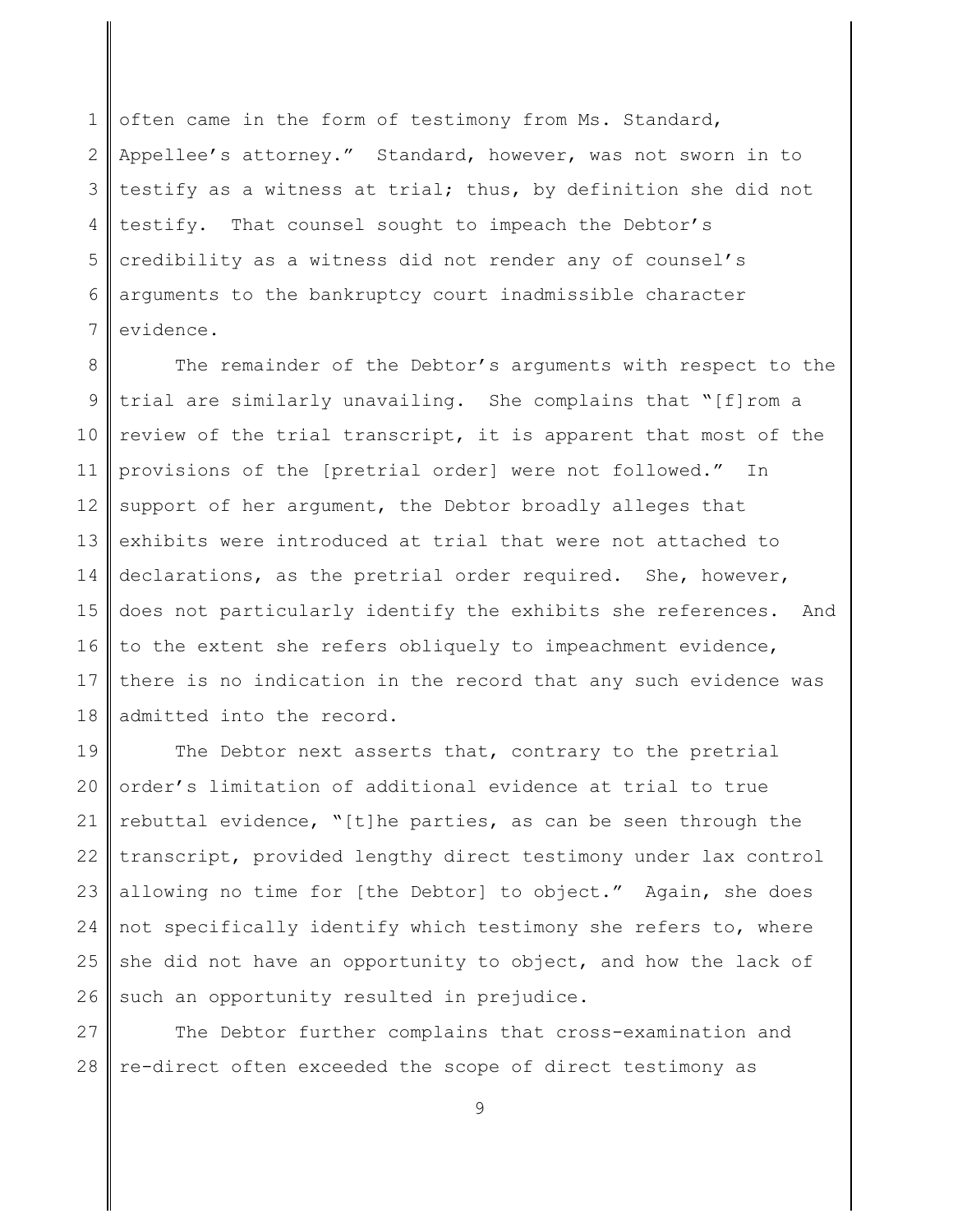1 2 3 provided in the declarations. Once again, however, her argument is vague, and she does not point to any specific instance in the record.

4 5 6 7 8 9 10 11 12 13 14 15 And, finally, the Debtor argues that the order of the witnesses' testimony was prejudicial and improper; namely, that she was cross-examined first "when all that had happened (under the declarations) was that [Etman] had presented her case in chief." We do not quite understand this argument. But, to the extent she contends that prejudice resulted because the witnesses testified "out of order," it is without merit. The record shows that, on the first day of trial, the Debtor expressly asked the bankruptcy court to allow that Dr. Nguyen be permitted to testify first, based on his schedule and limited availability. And nothing in the record suggests that the order of witnesses had any impact on the bankruptcy court's decision.

#### 16 17 **B. The bankruptcy court did not err in denying the Debtor's discharge under § 727(a)(4)(A).**

18 19 20 21 22 23 24 25 26 27 28 Section 727(a)(4)(A) provides for discharge denial where "the debtor knowingly and fraudulently, in or in connection with the case[,] made a false oath or account." A false oath includes "[a] false statement or an omission in the debtor's bankruptcy schedules or statement of financial affairs . . . . " Khalil v. Developers Sur. & Indem. Co. (In re Khalil), 379 B.R. 163, 172 (9th Cir. BAP 2007). "The fundamental purpose of  $$ 727(a)(4)(A)$  is to insure that the trustee and creditors have accurate information without having to conduct costly investigations." Id. (internal quotation marks and citation omitted).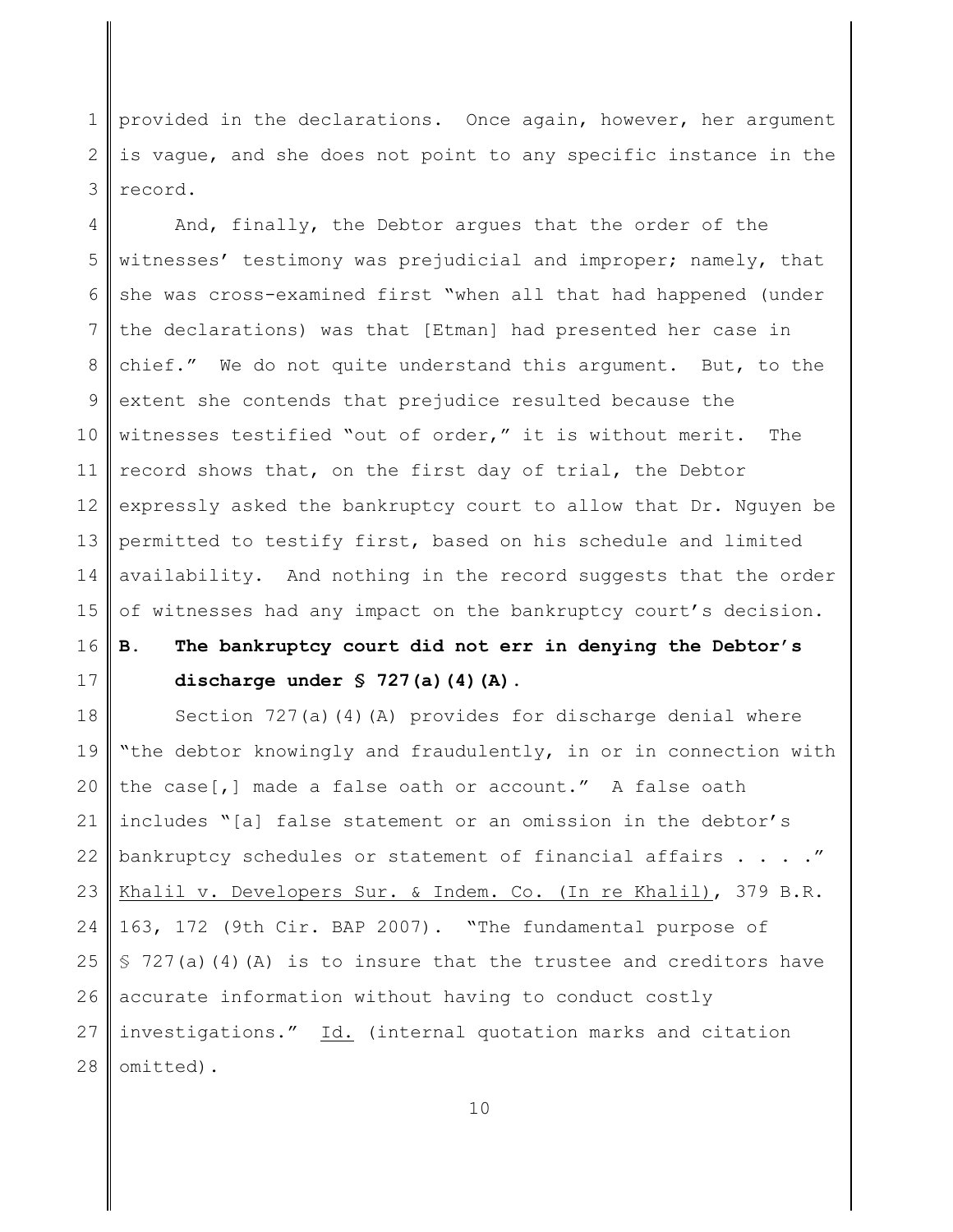1 2 3 4 5 6 7 8 9 10 11 The objector to discharge must show, by a preponderance of the evidence, that: "(1) the debtor made a false oath in connection with the case; (2) the oath related to a material fact; (3) the oath was made knowingly; and (4) the oath was made fraudulently." In re Retz, 606 F.3d at 1196-97 (quoting Roberts v. Erhard (In re Roberts), 331 B.R. 876, 882 (9th Cir. BAP 2005)). Objections to discharge are liberally construed in favor of the debtor and against the objector. In re Khalil, 379 B.R. at 172. For that reason, the objector bears the burden to prove by a preponderance of the evidence that the debtor's discharge should be denied. Id.

12 13 14 15 16 Here, the Debtor focuses solely on the materiality element. She contends that "[e]very single one of the alleged omissions or false statements raised by [Etman] [were] immaterial or relate to exempt property that [was] not property of the estate." We disagree.

17 18 19 20 21 22 23 24 "A fact is material if it bears a relationship to the debtor's business transactions or estate, or concerns the discovery of assets, business dealings, or the existence and disposition of the debtor's property." Id. at 173 (internal quotation marks and citation omitted). Materiality requires an impact in the bankruptcy case and may exist "even if it does not cause direct financial prejudice to creditors." Id. at 177 (internal quotation marks and citation omitted).

25 26 27 28 The bankruptcy court determined that a significant omission from the schedules was the Debtor's income from Dr. Nguyen. Based on the testimony of Etman and her five witnesses, the bankruptcy court found that, prepetition, the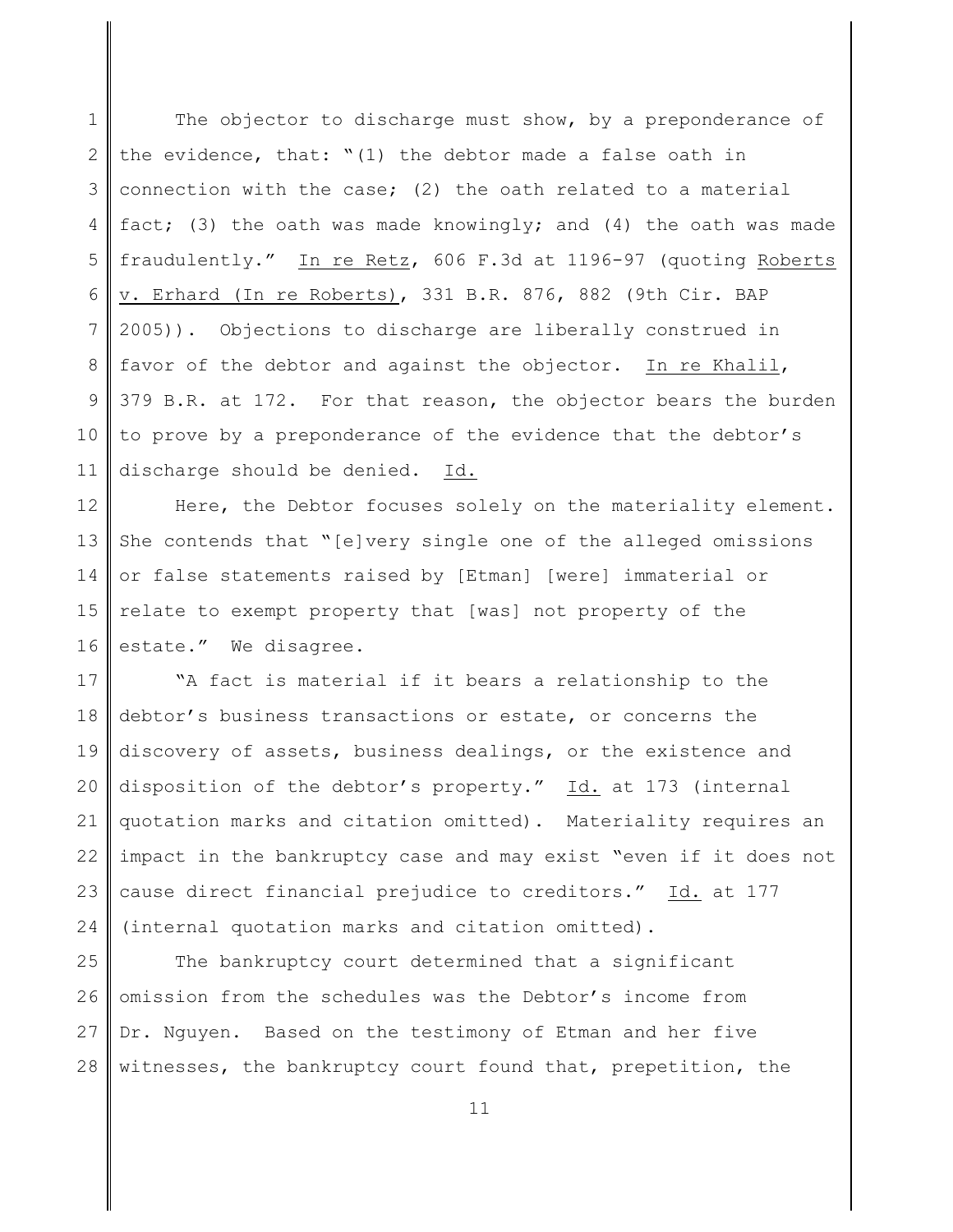1 2 3 4 5 6 7 Debtor worked for Dr. Nguyen and that she received money in exchange for her work. It found the testimony of these individuals more credible than that of the Debtor and Dr. Nguyen, as the plaintiff's witnesses had no motivation to provide false testimony. In contrast, the Debtor was receiving benefits from social security disability insurance and did not want to jeopardize her receipt of this money.

8 9 10 11 12 13 14 Contrary to the Debtor's assertion, this omission was material. As the bankruptcy court pointed out, the omission potentially impacted the Debtor's ability to file a chapter 7 case, given that she also received social security disability benefits at the time of petition. And it frustrated the chapter 7 trustee's access to a complete and honest snapshot of the Debtor's financial landscape.

15 16 17 18 19 20 21 22 23 24 25 26 27 The bankruptcy court also found that the Debtor omitted or misrepresented the following items on her schedules and SOFA: five gold pictures, two autographed guitars, the Properties, and the pre-petition sale of the boat and trailer. The Debtor contends that these alleged omissions or misrepresentations were immaterial based on the small value of the asset or the fact that it was completely exempt in bankruptcy. That was perhaps true in isolation in regards to a specific asset; here, however, the bankruptcy court considered the omission of several assets and a material pre-petition transaction that the Debtor was required to disclose. We cannot conclude that the bankruptcy court clearly erred in determining that the cumulative omissions and misrepresentations were material.

28

The Debtor also attempts to defend herself on the basis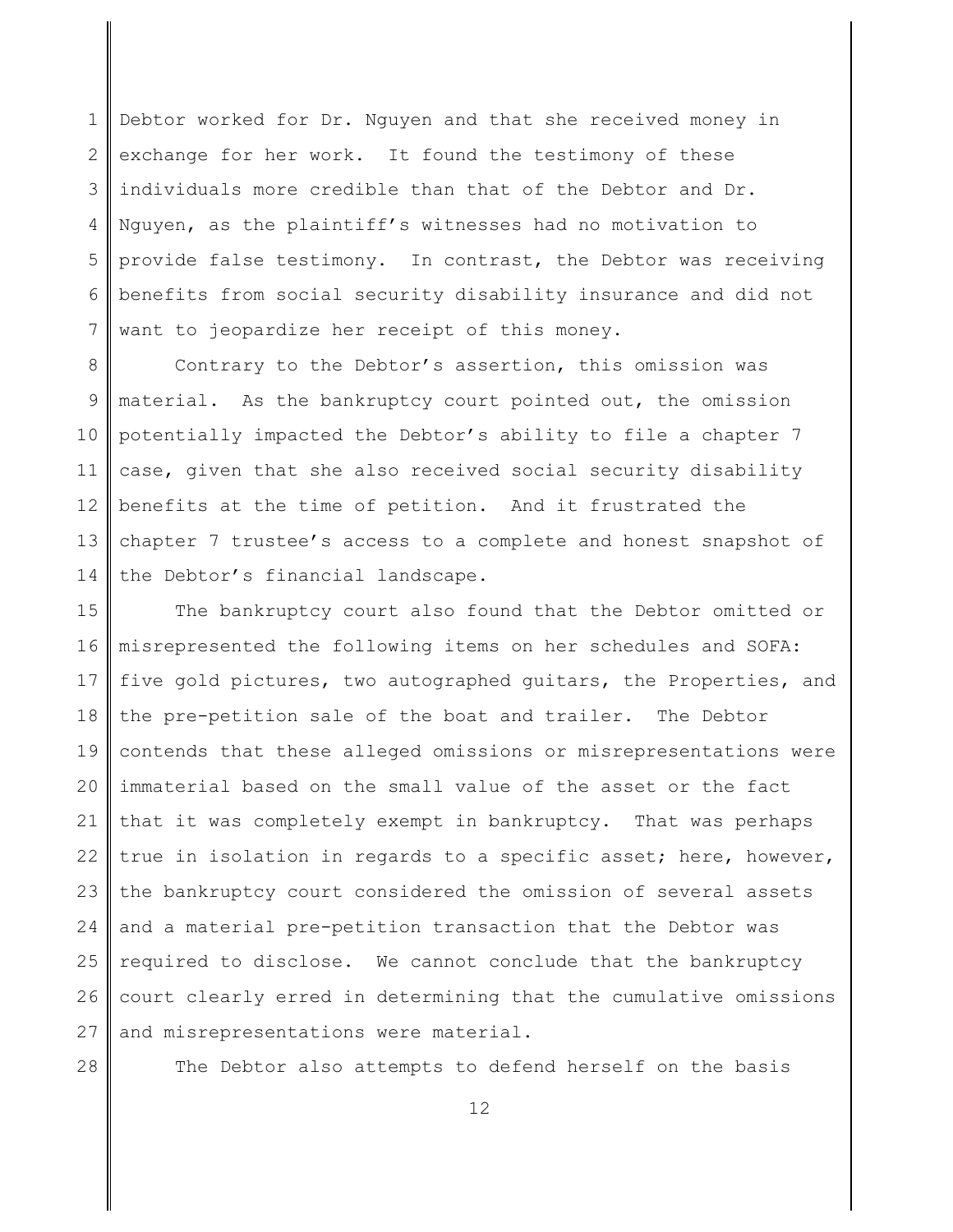1 2 3 4 5 6 that later, she made payments to Etman on the loan. But the discharge denial was based on the Debtor's false oaths on her schedules and SOFA – not on the Etman loan. She also, again, alleges improper trial procedures and that this somehow undermined the bankruptcy court's rulings. For the reasons already discussed, we disagree.

7 8 9 10 11 The Debtor does not challenge the other requirements of § 727(a)(4)(A).<sup>3</sup> On that basis, and given the bankruptcy court's extensive findings and conclusions in its memorandum decision, we conclude that it did not err in denying the Debtor's discharge under  $\sqrt{5}$  727(a)(4)(A).

#### 12 13 **C. The bankruptcy court did not err in excepting the Etman loan from discharge under § 523(a)(2)(A).**

14 15 16 17 18 19 20 21 22 23 24 Section 523(a)(2)(A) excepts from discharge a debt resulting from "false pretenses, a false representation, or actual fraud, other than a statement respecting the debtor's or an insider's financial condition." A creditor seeking to except a debt from discharge based on fraud bears the burden of proof of showing, by a preponderance of the evidence, satisfaction of the following elements: (1) misrepresentation, fraudulent omission or deceptive conduct; (2) knowledge of the falsity or deceptiveness of such representation(s) or omission(s); (3) an intent to deceive; (4) justifiable reliance by the creditor on the subject representation(s) or conduct; and (5) damage to the

<sup>26</sup> 27 28 The Debtor broadly arques that a false oath requires fraudulent intent, which must be proven with particularity and not simply alleged. She does not, however, argue that the bankruptcy court's findings of fraudulent intent were clearly erroneous.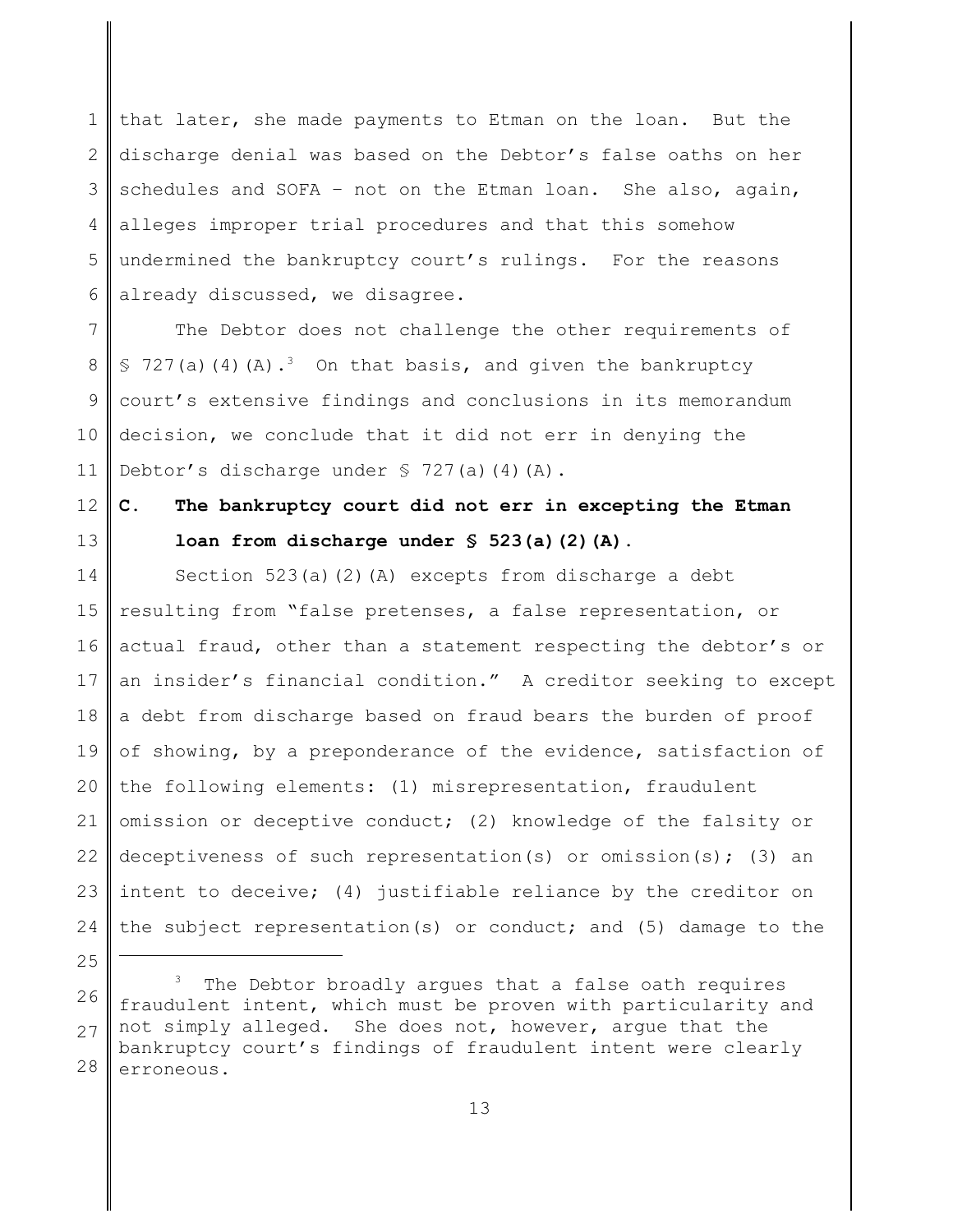1 2 3 4 creditor proximately caused by its reliance on such representation(s) or conduct. Ghomeshi v. Sabban (In re Sabban), 600 F.3d 1219, 1222 (9th Cir. 2010); Oney v. Weinberg (In re Weinberg), 410 B.R. 19, 35 (9th Cir. BAP 2009).

5 6 7 8 9 10 On appeal, the Debtor's argument focuses solely on intent; she argues, in effect, that she did not possess the intent to deceive at the time that the loan was made because she believed that the Simi Valley Property would sell for more than it actually did. She also points to her subsequent payments as proof that she always intended to repay the loan.

11 12 13 14 15 16 17 18 19 20 Whether a debtor possessed an intent to deceive within the meaning of  $\frac{1}{5}$  523(a)(2)(A) is a question of fact that "can be inferred from surrounding circumstances." Cowen v. Kennedy (In re Kennedy), 108 F.3d 1015, 1018 (9th Cir. 1997). The bankruptcy court found that in order to induce Etman to make the loan, the Debtor misrepresented her intent and ability to repay the loan. And, insofar as the parties' version of events resulting in the loan conflicted, it found that the Debtor was not a credible witness, based on other instances of misrepresentation.<sup>4</sup>

21 22 Based on the record, the bankruptcy court's intent finding was not clearly erroneous. This is particularly true here,

23

24 25 26 27 28 These misrepresentations included: the Debtor's testimony that she was only a "volunteer" in Dr. Nguyen's office when other evidence established that she worked there and received income; false statements made by the Debtor in the 2007 refinancing application on the Simi Valley Property; incorrect information regarding the sale of the boat and trailer in documents submitted to the DMV; and a misrepresentation as to the condition of the boat in the Debtor's SOFA.